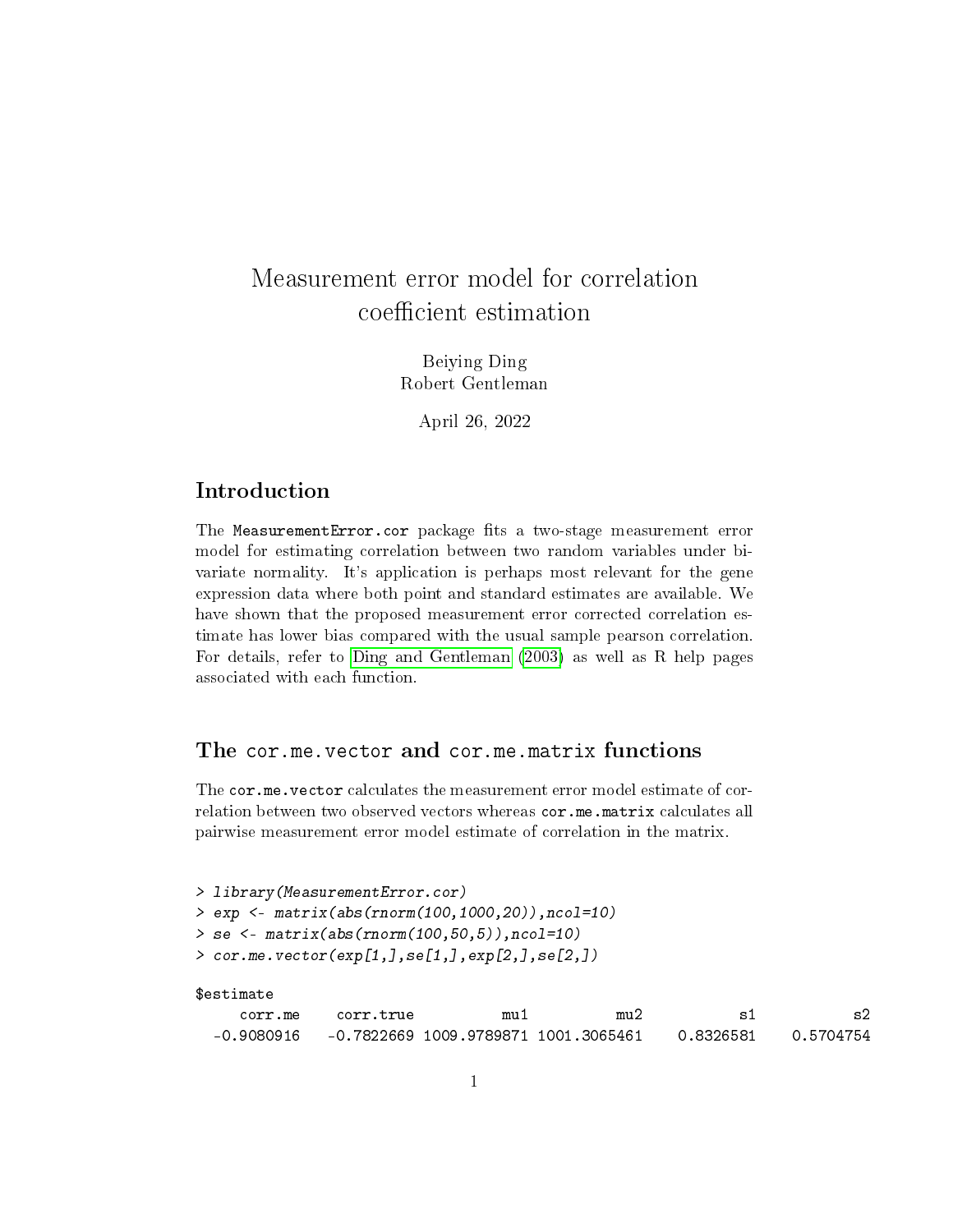function gradient 29 28 \$convergence [1] 0 > cor.me.matrix(exp,se) \$corr.true  $[0,1]$   $[0,2]$   $[0,3]$   $[0,4]$   $[0,5]$   $[0,6]$ [1,] 1.0000000 -0.7822669 -0.6783470 -0.7708975 0.8798741 0.8074765 [2,] -0.7822669 1.0000000 -0.7064888 -0.9628543 0.6896716 -0.6902955 [3,] -0.6783470 -0.7064888 1.0000000 0.7690646 -0.7715567 0.7907785 [4,] -0.7708975 -0.9628543 0.7690646 1.0000000 -0.1724903 -0.7211800 [5,] 0.8798741 0.6896716 -0.7715567 -0.1724903 1.0000000 -0.8319016 [6,] 0.8074765 -0.6902955 0.7907785 -0.7211800 -0.8319016 1.0000000 [7,] 0.6706036 0.8041236 -0.6941953 -0.8994211 0.5014864 -0.7890936 [8,] -0.7704103 0.8190005 0.7926220 -0.6392296 0.5792895 0.7372097 [9,] -0.5464709 0.4546252 0.5564973 -0.5445480 -0.7271154 0.7176130 [10,] -0.6873776 -0.7568904 -0.7532758 -0.7571904 0.7714508 -0.2678834  $[0,7]$   $[0,8]$   $[0,9]$   $[0,10]$ [1,] 0.6706036 -0.7704103 -0.5464709 -0.6873776 [2,] 0.8041236 0.8190005 0.4546252 -0.7568904 [3,] -0.6941953 0.7926220 0.5564973 -0.7532758 [4,] -0.8994211 -0.6392296 -0.5445480 -0.7571904 [5,] 0.5014864 0.5792895 -0.7271154 0.7714508 [6,] -0.7890936 0.7372097 0.7176130 -0.2678834

[7,] 1.0000000 -0.8371771 -0.7328068 0.6438934 [8,] -0.8371771 1.0000000 0.5163700 -0.7625671 [9,] -0.7328068 0.5163700 1.0000000 0.2191981 [10,] 0.6438934 -0.7625671 0.2191981 1.0000000

 $\mathbf{r}$ 

\$counts

the quantity of interest, i.e. the model estimate of the correlation between the true value of two random variables whereas cor.me is the model estimate of correlation between the measurement errors of the two random variables. The second quantity may not be of interest. mu1,mu2 and s1, s2 are the estimated mean and standard deviation of the two random variables.